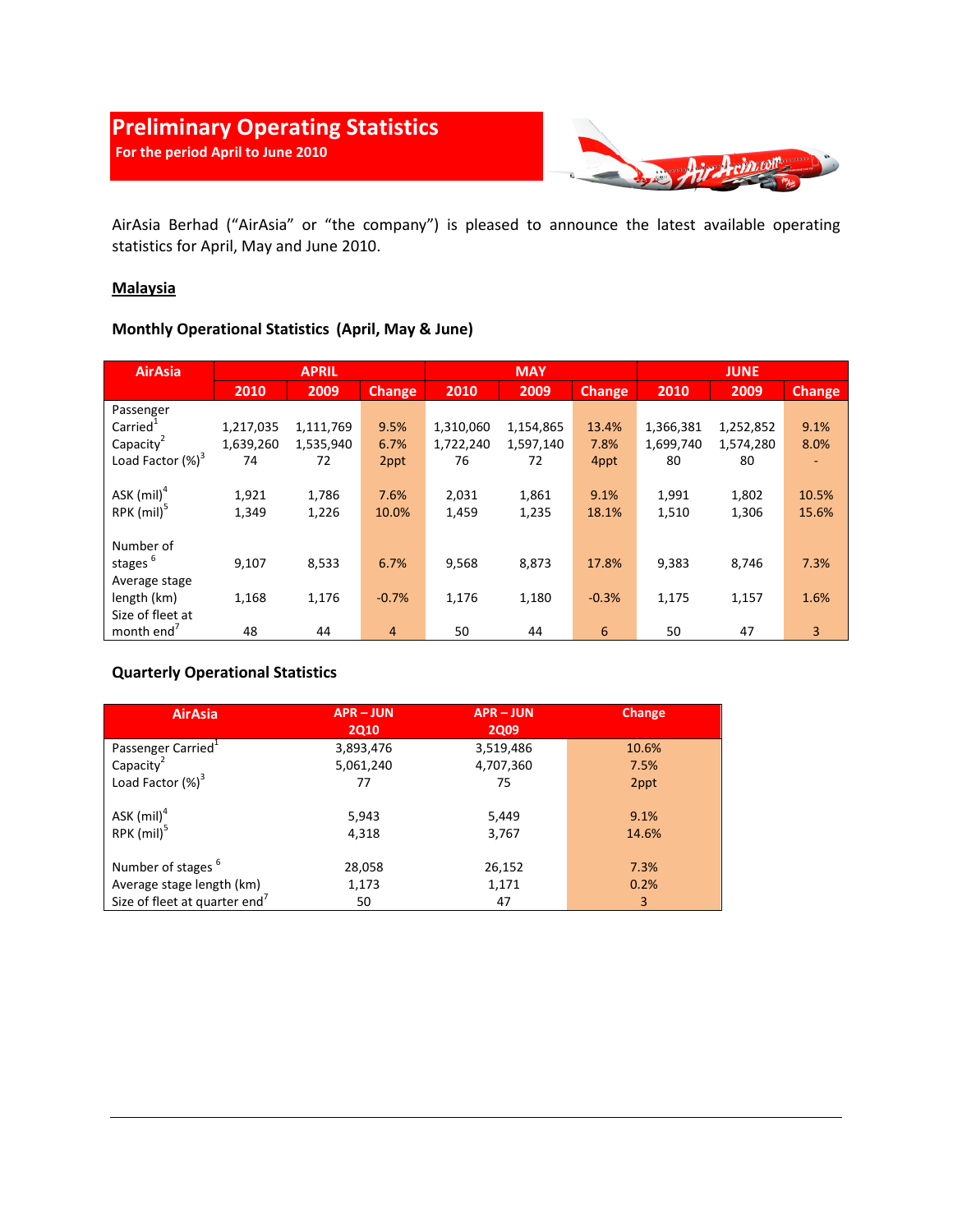## **Thailand**

### **Monthly Operational Statistics (April, May & June)**

| <b>Thai AirAsia</b>    | <b>APRIL</b> |         |               | <b>MAY</b> |         |                | <b>JUNE</b> |         |               |
|------------------------|--------------|---------|---------------|------------|---------|----------------|-------------|---------|---------------|
|                        | 2010         | 2009    | <b>Change</b> | 2010       | 2009    | <b>Change</b>  | 2010        | 2009    | <b>Change</b> |
| Passenger              |              |         |               |            |         |                |             |         |               |
| Carried <sup>1</sup>   | 473,240      | 384,283 | 23.1%         | 409,595    | 357,382 | 14.6%          | 355,117     | 373,983 | $-5.0%$       |
| Capacity <sup>2</sup>  | 606,240      | 543,240 | 11.6%         | 565,008    | 541,880 | 4.3%           | 479,944     | 510,936 | $-6.1%$       |
| Load Factor $(\%)^3$   | 78           | 71      | 7ppt          | 72         | 66      | 6ppt           | 74          | 73      | 1ppt          |
|                        |              |         |               |            |         |                |             |         |               |
| ASK $(mil)^4$          | 637          | 505     | 26.1%         | 608        | 497     | 22.3%          | 535         | 471     | 13.6%         |
| RPK $(mil)^5$          | 489          | 359     | 36.2%         | 429        | 325     | 32.0%          | 383         | 338     | 13.3%         |
|                        |              |         |               |            |         |                |             |         |               |
| Number of              |              |         |               |            |         |                |             |         |               |
| stages <sup>6</sup>    | 3,600        | 3,274   | 10.0%         | 3,324      | 3,238   | 2.7%           | 2,762       | 3,038   | $-9.1%$       |
| Average stage          |              |         |               |            |         |                |             |         |               |
| length (km)            | 1,031        | 923     | 11.7%         | 1,057      | 911     | 16.0%          | 1,103       | 914     | 20.7%         |
| Size of fleet at       |              |         |               |            |         |                |             |         |               |
| month end <sup>'</sup> | 20           | 17      | 3             | 19         | 17      | $\overline{2}$ | 20          | 17      | 3             |

# **Quarterly Operational Statistics**

| Thai AirAsia                              | <b>APR-JUN</b><br><b>2Q10</b> | <b>APR-JUN</b><br><b>2Q09</b> | Change         |
|-------------------------------------------|-------------------------------|-------------------------------|----------------|
| Passenger Carried <sup>+</sup>            | 1,237,952                     | 1,115,648                     | 11.0%          |
| Capacity                                  | 1,651,192                     | 1,596,056                     | 3.5%           |
| Load Factor $(\%)^3$                      | 75                            | 70                            | 5ppt           |
| ASK $(mil)^4$<br>$RPK$ (mil) <sup>5</sup> | 1,780<br>1,301                | 1,473<br>1,022                | 20.8%<br>27.3% |
| Number of stages <sup>b</sup>             | 9,686                         | 9,550                         | 1.4%           |
| Average stage length (km)                 | 1,064                         | 916                           | 16.1%          |
| Size of fleet at quarter end <sup>7</sup> | 20                            | 17                            | 3              |